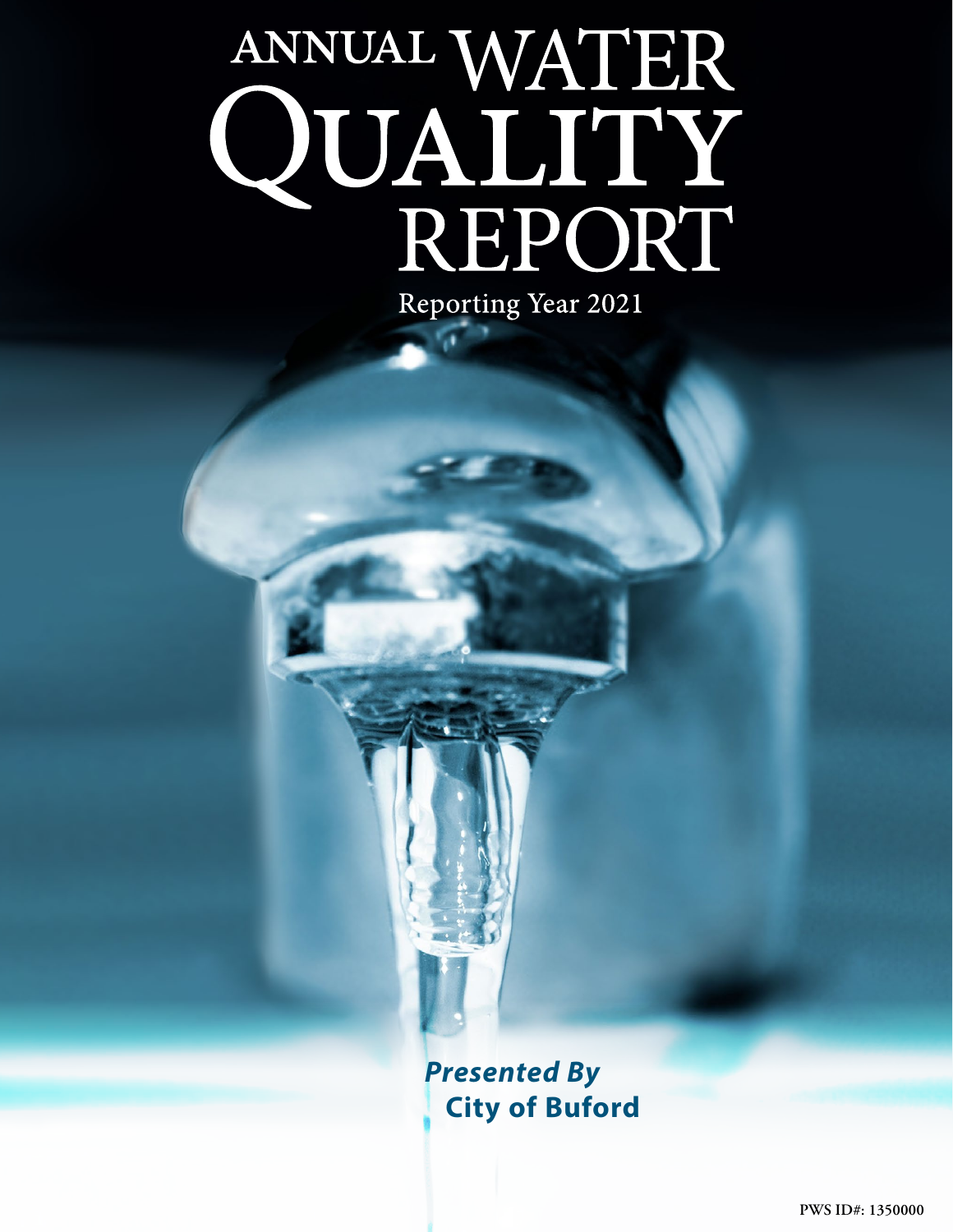#### **Quality First**

Once again, we are pleased to present our annual water quality report covering all testing performed between January 1 and December 31, 2021. As in years past, we are committed to delivering the best-quality drinking measu water possible. To that end, we remain vigilant in meeting the challenges of new regulations, source water protection, water conservation, and community outreach and education while continuing to serve the needs of all our water users. Thank you for allowing us the opportunity to serve you and your family. We encourage you to share your thoughts with us on the information contained in this report. After all, well-informed customers are our best allies.

#### **Where Does My Water Come From?**

The City of Buford receives its water supply from Lake Sidney<br>Lanier, located just north of Buford. We also purchase a<br>small parties of our nutre from the Critineat County Water small portion of our water from the Gwinnett County Water Plant. Lake Lanier is formed by the Buford Dam, which holds the Chattahoochee and Chestatee Rivers flowing from northern Georgia. Lake Lanier is the most visited Corps of Engineers project in the country. It is a key element in terms of water supply; more than 60 percent of Georgia's population receives

drinking water from the Chattahoochee system. Lake Lanier's watershed is composed of more than 1,000 square miles in 10 Georgia counties. The watershed contains heavily forested areas, with agriculture being the largest activity. Lake Lanier is very low in point source and urban runoff pollutants.

The Buford Waterworks was built in 1934 to

filter 500,000 gallons of drinking water per day. In 1965 it was expanded to one million gallons per day. In 1994 the plant was rated for two million gallons per day. We plan to grow with the future needs of our citizens. Buford is currently in the process of building a new membrane ultrafiltration water treatment plant, scheduled to be completed in 2023.

#### **Lead in Home Plumbing**

If present, elevated levels of lead can cause serious<br>health problems, especially for pregnant women and **T**f present, elevated levels of lead can cause serious young children. Lead in drinking water is primarily from materials and components associated with service lines and home plumbing. We are responsible for providing high-quality drinking water, but we cannot control the variety of materials used in plumbing components. When your water has been sitting for several hours, you can minimize the potential for lead exposure by flushing your tap for 30 seconds to two minutes before using water for drinking or cooking. If you are concerned about lead in your water, you may wish to have your water tested. Information on lead in drinking water, testing methods, and steps you can take to minimize exposure is available from the Safe Drinking Water Hotline at (800) 426-4791 or [epa.](http://epa.gov/safewater/lead) [gov/safewater/lead.](http://epa.gov/safewater/lead)

#### **How Is My Water Treated and Purified?**

The treatment process consists of a series of steps. First, raw water is drawn from Lake Lanier and sent to our reservoir.<br>The water is then fed by gravity into the glass where lines The water is then fed by gravity into the plant, where lime, alum, polymer, and chlorine are added as it passes through a static mixer. The addition of these substances causes small particles (called floc) to adhere to one another, making them heavy enough to settle into a basin, from which sediment is removed. Chlorine is then added for disinfection.

> At this point, the water is filtered through layers of fine coal and silicate sand. As smaller suspended particles are removed, turbidity disappears and clear water emerges. Chlorine is added again as a precaution against any bacteria that may still be present. (We carefully monitor the amount of chlorine, adding the lowest quantity necessary to protect the safety of your

water without compromising taste.) Finally, lime (to adjust the final pH and alkalinity), fluoride (to prevent tooth decay), and a corrosion inhibitor (to protect distribution system pipes) are added before the water is pumped to sanitized underground reservoirs and water towers and into your home or business.

#### **Important Health Information**

Some people may be more vulnerable to contaminants<br>In drinking water than the general population. Immunocompromised persons such as persons with cancer undergoing chemotherapy, persons who have undergone organ transplants, people with HIV/AIDS or other immune system disorders, some elderly, and infants may be particularly at risk from infections. These people should seek advice about drinking water from their health care providers. The U.S. EPA/CDC (Centers for Disease Control and Prevention) guidelines on appropriate means to lessen the risk of infection by *cryptosporidium* and other microbial contaminants are available from the Safe Drinking Water Hotline at (800) 426-4791 or online at [water.epa.](http://water.epa.gov/drink/hotline) [gov/drink/hotline.](http://water.epa.gov/drink/hotline)

# QUESTIONS? For more information about

this report, or for any questions relating to your drinking water, please call Cory Burge, Water Plant Superintendent, at (770) 216-4008.

 $66$ 

**When the well is dry, we know the worth of water.** *—Benjamin Franklin*

99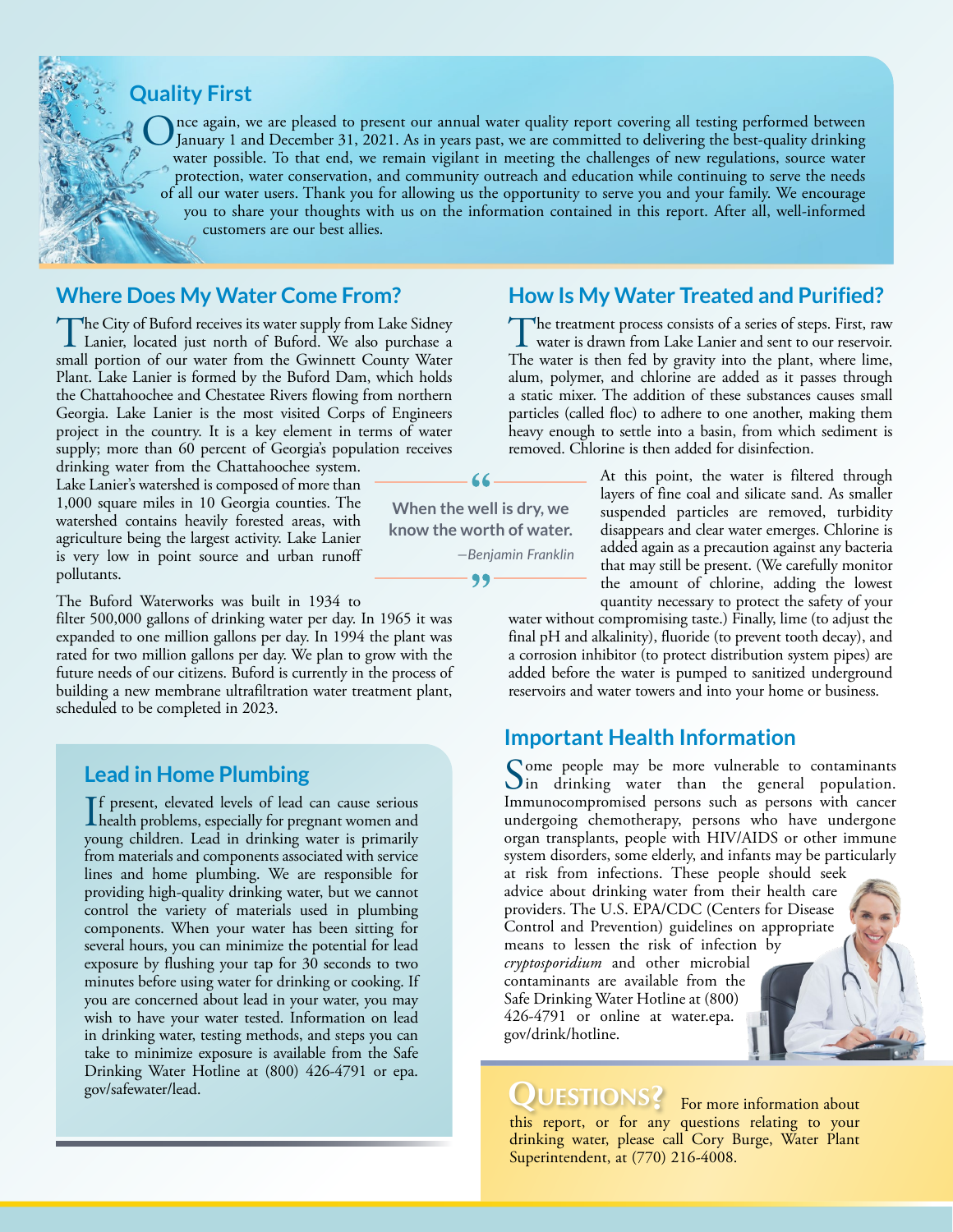#### **Substances That Could Be in Water**

To ensure that tap water is safe to drink, the U.S. EPA prescribes regulations limiting the amount of certain contaminants in water provided by public water systems. U.S. Food and Drug Administration regulations establish limits for contaminants in bottled water, which must provide the same protection for public health. Drinking water, including bottled water, may reasonably be expected to contain at least small amounts of some contaminants. The presence of these contaminants does not necessarily indicate that the water poses a health risk.

The sources of drinking water (both tap water and bottled water) include rivers, lakes, streams, ponds, reservoirs, springs, and wells. As water travels over the surface of the land or through the ground, it dissolves naturally occurring minerals, in some cases radioactive material, and substances resulting from the presence of animals or from human activity. Substances that may be present in source water include:

Microbial Contaminants, such as viruses and bacteria, which may come from sewage treatment plants, septic systems, agricultural livestock operations, or wildlife;

Inorganic Contaminants, such as salts and metals, which can be naturally occurring or may result from urban stormwater runoff, industrial or domestic wastewater discharges, oil and gas production, mining, or farming;

Pesticides and Herbicides, which may come from a variety of sources such as agriculture, urban stormwater runoff, and residential uses;

Organic Chemical Contaminants, including synthetic and volatile organic chemicals, which are by-products of industrial processes and petroleum production and may also come from gas stations, urban stormwater runoff, and septic systems;

Radioactive Contaminants, which can be naturally occurring or may be the result of oil and gas production and mining activities.

For more information about contaminants and potential health effects, call the U.S. EPA's Safe Drinking Water Hotline at (800) 426-4791.

#### **Tap vs. Bottled**

Thanks in part to aggressive I marketing, the bottled water industry has successfully convinced us all that water purchased in bottles is a healthier alternative to tap water. However, according to a four-year study conducted by the Natural Resources Defense Council (NRDC), bottled water is not necessarily cleaner or safer than most tap water. In fact, about 40 percent of bottled water is actually just bottled tap water according to government estimates.



The Food and Drug Administration is responsible for regulating bottled water, but these rules allow for less rigorous testing and purity standards than those required by the U.S. EPA for community tap water. For instance, the high mineral content of some bottled waters makes them unsuitable for babies and young children. Further, the FDA completely exempts bottled water that's packaged and sold within the same state, which accounts for about 70 percent of all bottled water sold in the United States.

People spend 10,000 times more per gallon for bottled water than they typically do for tap water. If you get your recommended eight glasses a day from bottled water, you could spend up to \$1,400 annually. The same amount of tap water would cost about 49 cents. Even if you installed a filter device on your tap, your annual expenditure would be far less than what you'd pay for bottled water.

For a detailed discussion on the NRDC study results, visit [goo.gl/Jxb6xG](http://goo.gl/Jxb6xG).

#### **Community Participation**

The Buford City Commissioners meet the first<br>Monday of every month at 7:00 p.m. at the<br>Referal City Agree Montgotter and providence Buford City Arena. Your questions and concerns can be heard after the regularly scheduled meetings. For more information, call Buford

City Hall at (770) 945-6761, Monday through Friday, from 9:00 a.m. to 5:00 p.m.



### **What Causes the Pink Stain on Bathroom Fixtures?**

The reddish-pink color frequently noted in bathrooms on shower stalls, tubs, tile, toilets, sinks, and toothbrush holders and on<br>pets' water bowls is caused by the growth of the bacterium *Serratia marcesens*. Serratia is plants, insects, and vertebrates (including humans). The bacteria can be introduced into the house through any of the abovementioned sources. The bathroom provides a perfect environment (moist and warm) for bacteria to thrive.

The best solution to this problem is to continually clean and dry the involved surfaces to keep them free from bacteria. Chlorine-based compounds work best, but keep in mind that abrasive cleaners may scratch fixtures, making them more susceptible to bacterial growth. Chlorine bleach can be used periodically to disinfect the toilet and help to eliminate the occurrence of the pink residue. Keeping bathtubs and sinks wiped down using a solution that contains chlorine will also help to minimize its occurrence. Serratia will not survive in chlorinated drinking water.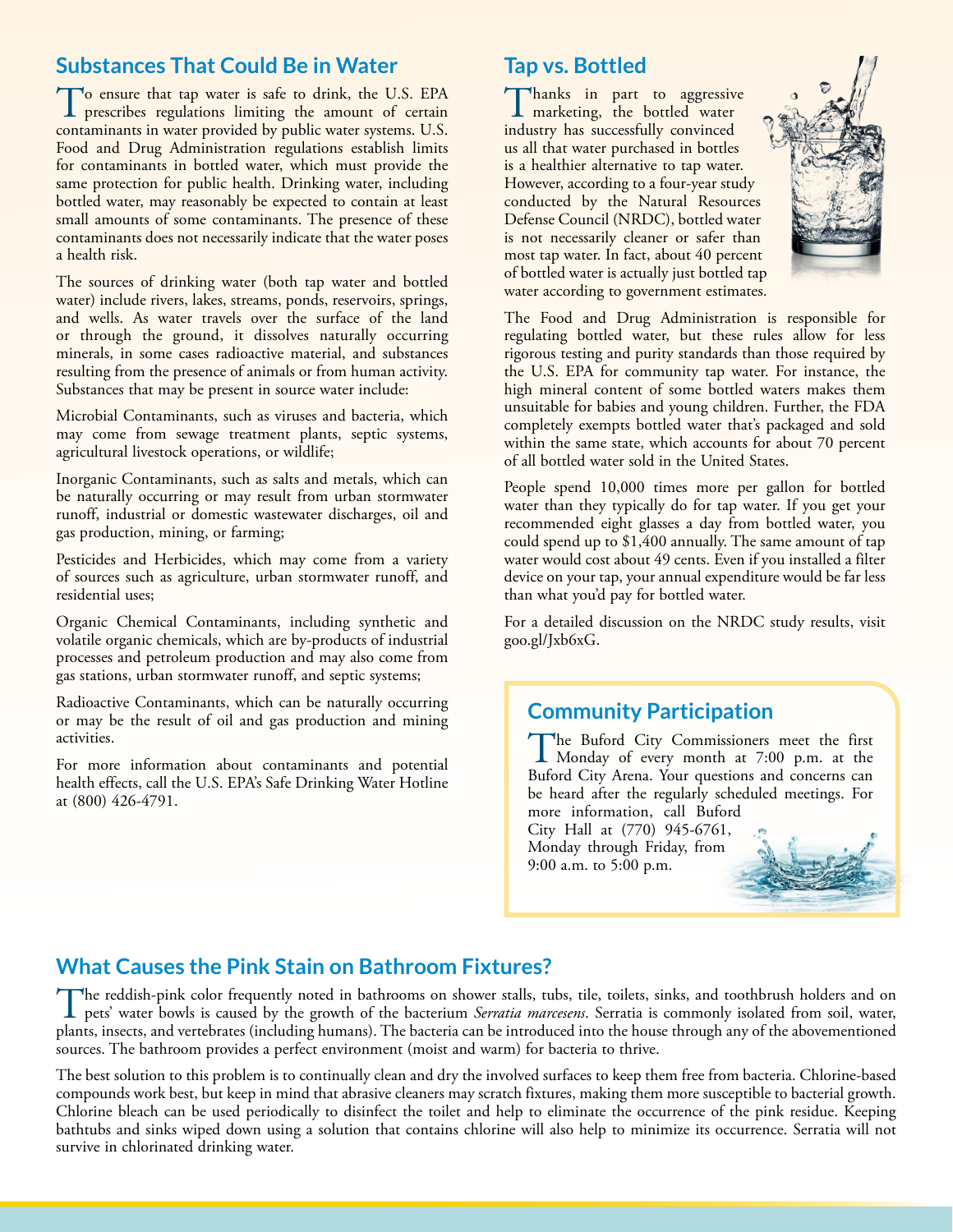#### **Source Water Assessment**

A source water assessment was conducted for the City<br>
of Buford in accordance with Georgia's Source Water<br>
Accessment and Besterian Ingles proteins Plan for Bublic Assessment and Protection Implementation Plan for Public Drinking Water Sources. The assessment was completed and updated in 2020 through the Georgia Metropolitan North Georgia Water Planning District as part of a larger source water assessment plan (SWAP) for the Lake Lanier Basin. The Lanier SWAP was managed with the overall goal of identifying potential risks that may affect the integrity of surface drinking water sources in the basin. Separate assessments were conducted for 13 existing and new municipal surface water intakes, and separate SWAP reports were produced for the nine individual water systems.

The source water assessment area for the City of Buford includes an inner management zone (IMZ) and an outer management zone (OMZ). The IMZ includes the entire subwatershed around Big Creek Cove, areas within a half-mile buffer all the way around the lake, and all areas within a sevenmile radius from the intake. The OMZ upstream of the intake includes all areas from the IMZ plus the seven-mile radius from the intake. Several suburbs and urban areas are located within the City of Buford's IMZ and OMZ. Therefore, the types of point source potential contaminant sources (PCS) identified are somewhat varied and include mostly gas stations, auto repair shops, marinas, and boat repair shops.

Most point source PCS ranked low, and the overall point source susceptibility rating for the intake is low. Of the PCS types that ranked high, the most common were marinas and gas stations. The marinas all ranked high; however, gas stations more often ranked low or medium priority. High rankings for gas stations resulted from a particular station's location in relation to water or the intake. The overall nonpoint susceptibility rating for the intake is medium. The majority of the nonpoint source PCS ranked medium, with several ranked as high priority. Nonpoint source PCS types receiving a high rating were secondary road crossings or those near streams, sewer systems with a history of spills, septic systems, and urban land use. The watershed vulnerability rating for the Buford intake is low due to watershed size and lake size. Likewise, both the point and nonpoint source PCS vulnerability analysis resulted in a lowpriority ranking.

A copy of Buford's SWAP is available for inspection at Buford City Hall, Monday through Friday, from 9:00 a.m. to 5:00 p.m. You may obtain a copy online at [northgeorgiawater.org/](http://northgeorgiawater.org/conserve-our-water/water-supply-in-our-region/) [conserve-our-water/water-supply-in-our-region/](http://northgeorgiawater.org/conserve-our-water/water-supply-in-our-region/).

#### **Definitions**

**90th %ile:** The levels reported for lead and copper represent the 90th percentile of the total number of sites tested. The 90th percentile is equal to or greater than 90% of our lead and copper detections.

**AL (Action Level):** The concentration of a contaminant which, if exceeded, triggers treatment or other requirements which a water system must follow.

**MCL (Maximum Contaminant Level):** The highest level of a contaminant that is allowed in drinking water. MCLs are set as close to the MCLGs as feasible using the best available treatment technology.

**MCLG (Maximum Contaminant Level Goal):** The level of a contaminant in drinking water below which there is no known or expected risk to health. MCLGs allow for a margin of safety.

**MRDL (Maximum Residual Disinfectant Level):** The highest level of a disinfectant allowed in drinking water. There is convincing evidence that addition of a disinfectant is necessary for control of microbial contaminants.

**MRDLG (Maximum Residual Disinfectant Level Goal):** The level of a drinking water disinfectant below which there is no known or expected risk to health. MRDLGs do not reflect the benefits of the use of disinfectants to control microbial contaminants.

**NA:** Not applicable.

**ND (Not detected):** Indicates that the substance was not found by laboratory analysis.

**NTU (Nephelometric Turbidity Units):** Measurement of the clarity, or turbidity, of water. Turbidity in excess of 5 NTU is just noticeable to the average person.

**ppb (parts per billion):** One part substance per billion parts water (or micrograms per liter).

**ppm (parts per million):** One part substance per million parts water (or milligrams per liter).

**TT (Treatment Technique):** A required process intended to reduce the level of a contaminant in drinking water.